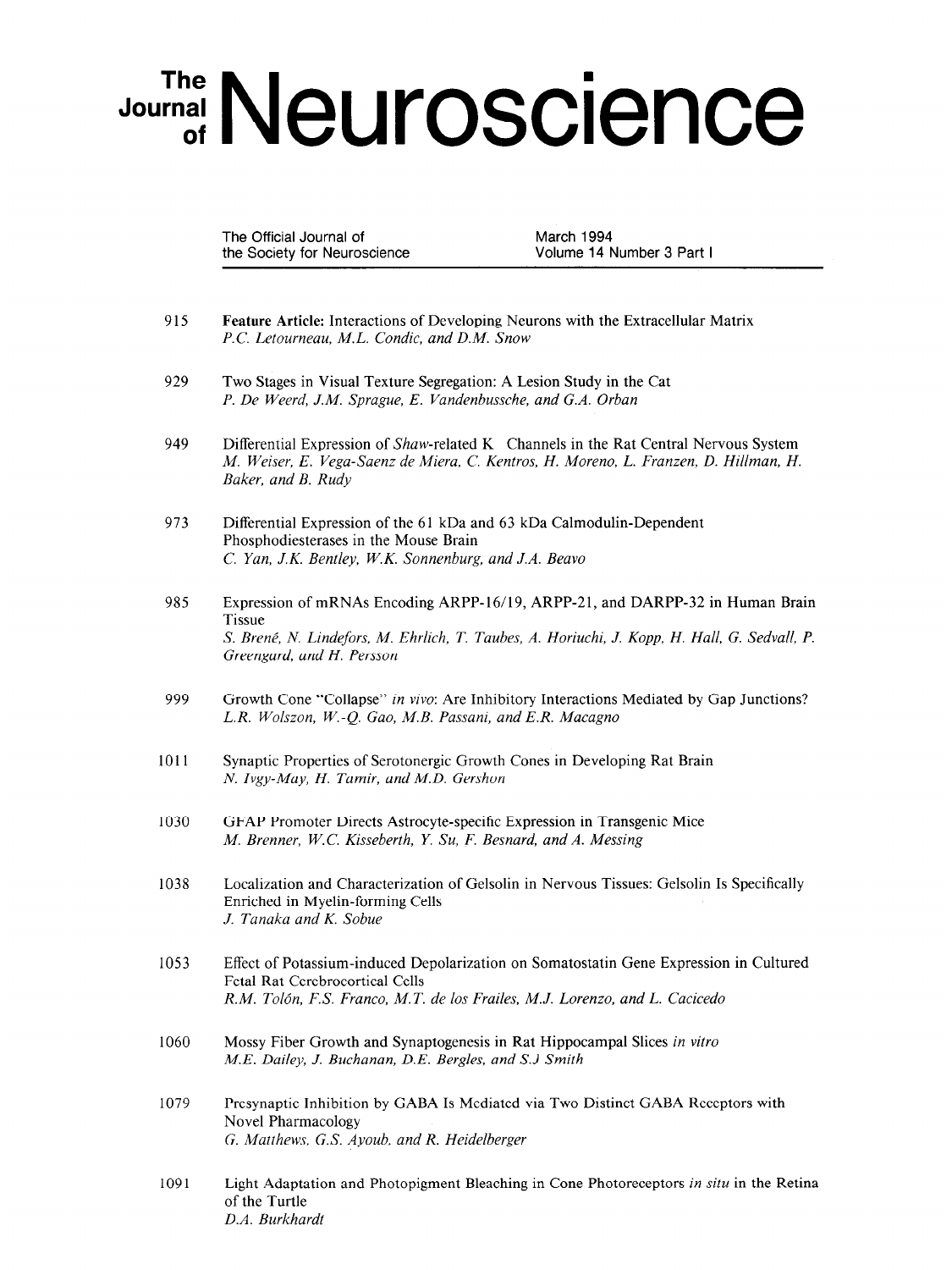- 1106 Opioid Actions on Rat Anterior Cingulate Cortex Neurons in vitro E. Tanaka and R.A. North
- 1114 Adenosine Decreases Action Potential Duration by Modulation of A-Current in Rat Locus Coeruleus Neurons W.J. Pan, S.S. Osmanović, and S.A. Shefner
- 1123 Phosphorylation of AMPA-Type Glutamate Receptors by Calcium/Calmodulin-Dependent Protein Kinase II and Protein Kinase C in Cultured Hippocampal Neurons S.-E. Tan, R.J. Wenthold, and T.R. Soderling
- 1130 Development of Subcellular mRNA Compartmentation in Hippocampal Neurons in Culture R. Kleiman, G. Banker, and 0. Steward
- 1141 Localization and Alternative Splicing of Agrin mRNA in Adult Rat Brain: Transcripts Encoding Isoforms that Aggregate Acetylcholine Receptors Are Not Restricted to Cholinergic Regions L.T. O'Connor, J.C. Lauterborn, C.M. Gall, and M.A. Smith
- 1153 Nerve Growth Factor Increases Nicotinic ACh Receptor Gene Expression and Current Density in Wild-Type and Protein Kinase A-Deficient PC12 Cells L.P. Henderson, M.J. Gdovin, C. Liu, P.D. Gardner, and R.A. Maue
- 1164 Dopamine Deficiency in a Genetic Mouse Model of Lesch-Nyhan Disease H.A. Jinnah, B.E. Wojcik, M. Hunt, N. Narang, K.Y. Lee, M. Goldstein, J.K. Wamsley, P.J. Langlais, and T. Friedmann
- 1176 Giant Neurons in the Rat Reticular Formation: A Sensorimotor Interface in the Elementary Acoustic Startle Circuit? K. Lingenhöhl and E. Friauf
- 1195 Modulation of a Voltage-activated Potassium Channel by Peptide Growth Factor Receptors L.C. Timpe and W.J. Fantl
- 1202 A Novel GABA Receptor on Bipolar Cell Terminals in the Tiger Salamander Retina P.D. Lukasiewicz, B.R. Maple, and F.S. Werblin
- 1213 A Novel GABA Receptor Modulates Synaptic Transmission from Bipolar to Ganglion and Amacrine Cells in the Tiger Salamander Retina P.D. Lukasiewicz and F.S. Werblin
- 1224 Electrophysiological and Pharmacological Evidence for the Role of the Nucleus Accumbens in Cocaine Self-Administration in Freely Moving Rats J.-Y. Chang, S.F. Sawyer, R.-S. Lee, and D.J. Woodward
- 1245 Enhancement of Type B and A Photoreceptor Inhibitory Synaptic Connections in Conditioned Hermissenda R.J. Frysztak and T. Crow
- 1251 Expression of a Calmodulin-dependent Phosphodiesterase Isoform (PDE 1 B 1) Correlates  $L$ Apitssion of a Cannouline-dependent Filosphodiesterase Isolo with Brain Regions Having Extensive Dopaminergic Innervation  $J.W.$  Polli and R.L. Kincaid
- 1262 Brain-derived Neurotrophic Factor and Neurotrophin-3 Activate Striatal Dopamine and Brain-derived Neurotrophic Factor and Neurotrophin-3 Activate Striatal Dop Serotonin Metabolism and Related Behaviors: Interactions with Amphetamine M.T. Martin-Iverson, K.G. Todd, and C.A. Altar